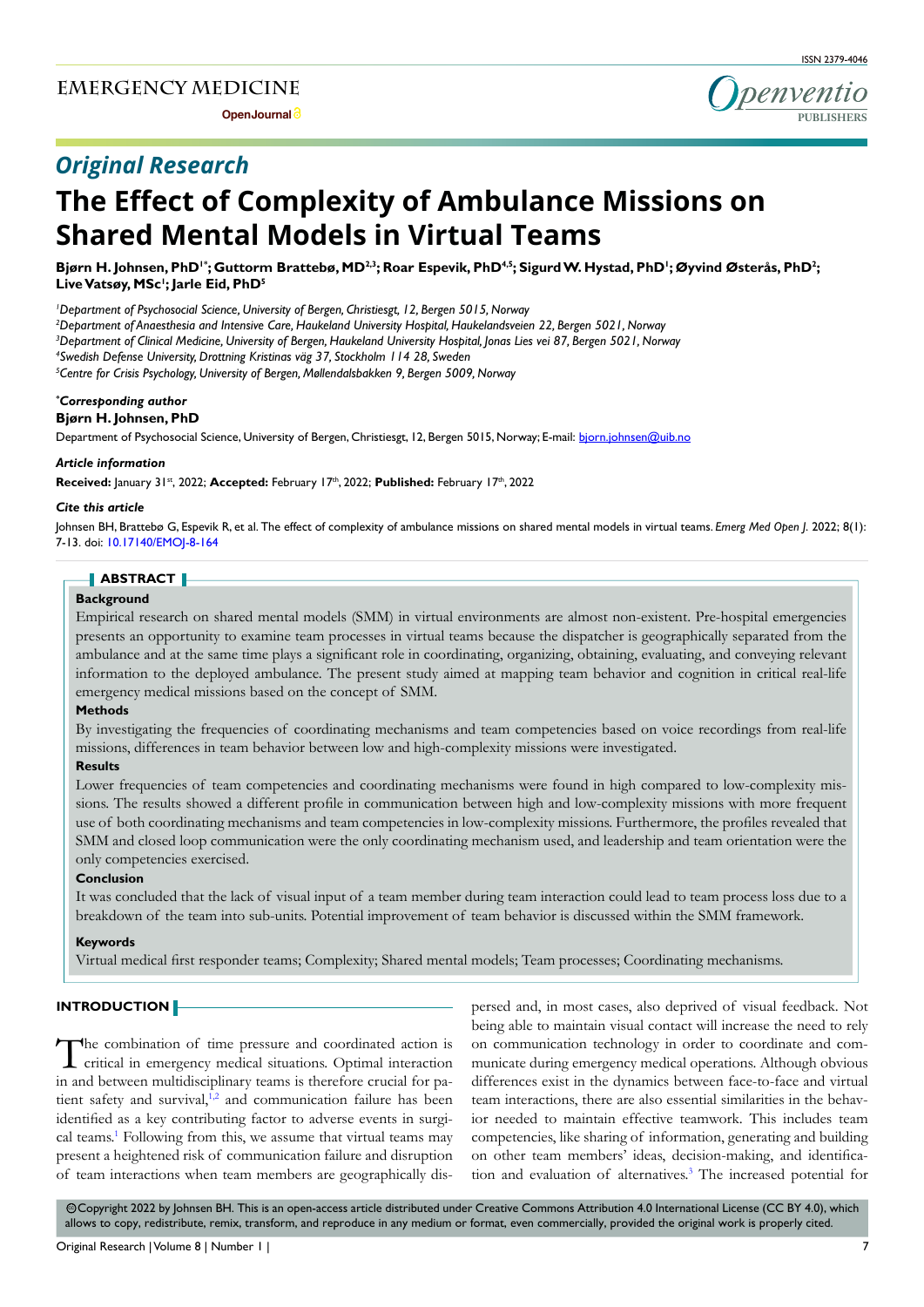

information exchange with various, but also new technological aids could facilitate, impair, or have a neutral effect on team effectiveness[.4-6](#page-5-2)

Leasure et al<sup>7</sup> suggested the Big Five model as a promising approach for identifying areas for improving high-performing multidisciplinary medical health care teams. The model, initially developed for military expert teams, has also been applied in studies of heath care professionals.<sup>7</sup> The "Big Five" model was originally developed by Salas et al<sup>[8](#page-5-4)</sup> after reviewing 138 teamwork models. From empirically tested relationships between team behavior and performance as well as similarities in descriptions of teamwork, they proposed five core teamwork competencies. The competencies include leadership, team orientation, mutual performance monitoring, backup behavior, and adaptability, all of which are supposedly essential for promoting team efficiency. In addition, three coordinating mechanisms were identified. The three coordinating mechanisms are shared mental models (SMM), closed loop communication (CLC), and mutual trust. These mechanisms are proposed to serve as decisive tools to uphold and inform the "Big Five" teamwork processes. However, these three underlying and theoretically based coordinating mechanisms have to a lesser degree been empirically tested. While there is an abundance of research on the "Big Five" competencies, there is to our knowledge only one study that investigates the relative importance of the three coordinating mechanisms and their impact on team effectiveness.<sup>9</sup> In a simulated police operation study, only the mechanisms of CLC and SMM predicted performance indicators, with SMM showing the highest predictive value.<sup>9</sup>

A meta-analysis reported a strong relationship between team cognitive structures, team processes, and team performance.<sup>[10](#page-5-6)</sup> Both the similarity and accuracy of the organized structures (i.e., shared mental models) are strongly related to effective performance due to positive team interaction processes like coordination, communication, and cooperation.<sup>[11](#page-5-7)</sup>

The "Big Five" model has received considerable attention by health practitioners.[12-15](#page-5-8) Improvement in the quality of teamwork and the effectiveness of multidisciplinary teams are claimed to have more positive influence on patient outcomes than other improvement strategies.[16,17](#page-6-0) Following this, several tools to diagnose team deficits or training needs have been developed based on the "Big Five" theory.<sup>[18](#page-6-1)</sup>

In a study of geographically dispersed pre-hospital medical teams, Johnsen et al<sup>[19](#page-6-2)</sup> studied teams of emergency medical communication centre (EMCC) operators and ambulance paramedics, using the "Big-Five" model. The study encompassed both the five competencies, as well as the three coordinating mechanisms. Path analyses showed that the SMM mechanism was positively associated with team effectiveness measured as performance satisfaction and situational awareness, and negatively related to mission complexity.

Increased complexity of a situation also results in an increased flow of information, which in turn could cause a variety in information perceived by each team member and hence a diversity in information sharing within the team. Thus, the complexity of a situation will call for additional ways to organize knowledge structures.<sup>[20](#page-6-3)</sup> Thus, high-complexity situations may present an increased risk of misrepresentation of the actual situation between team members. Accuracy and sharedness of mental models are claimed to moderate the relation between complexity and teamwork behaviors.<sup>[2](#page-5-9)</sup> Less sharing of mental representations has also been reported as a consequence of increased complexity of the situation.<sup>21</sup> In the medical domain, a complex situation is reported to change the nature of medical care from technical procedures to advocacy, resulting from increased communication characterized by negotiations or collective enactments within the team or within communication with patient and families.<sup>22</sup>

The relationship between mental models and team performance has usually been perceived and thus studied because of model similarity and accuracy. However, Uitdewilligen et al<sup>11</sup> suggested model complexity as an additional and more important factor. The rationale being that mental model accuracy and similarity could be obtained based on irrelevant and/or a limited number of task characteristics. Thus, a shared and inaccurate, or an accurate but over-simplified model, could both be guiding team behavior.

Comparing the communication between the EMCC and one or more dispatched ambulance units is one way to understand the complexity of mental models in the pre-hospital medical domain. Mental models contribute to the organization of key domain information elements.[23](#page-6-6) Model complexity refers to the amount and relation of the significant information elements in the model.<sup>[24](#page-6-7)</sup> When the number of dispatched ambulance units increases, a more complex mental model has to be generated and maintained because the EMCC has to follow and organize a larger amount of task-relevant knowledge representations. Thus, the present study mapped the use of coordinating mechanisms, and the "Big Five" team competencies, comparing high and low-complexity emergency situations. Because the dispatch of more ambulance units involves an increased number of critical elements in the environment, with an increased need for processing, integrating, and organizing key elements, consequently the mental models would be more complex compared to a situation involving only one ambulance unit. This is in line with the definition of "requisite complexity", characterized as "*the matching of an individual, team or organization's level of complexity to the demands of its environment*"[.25,26](#page-6-8)

Taken together, mental models are domain specific,<sup>27</sup> and to our knowledge no empirical studies have been conducted on virtual (i.e., geographically separated) teams using the "Big Five" approach for investigating the use of coordinating mechanisms and the five competencies in high *versus* low-complexity situations. It could be argued that the need for generating, maintaining, and updating shared knowledge structures (i.e., use of coordinating mechanisms), as well as coordination, adaptation, monitoring, support behavior and team orientation (i.e., the use of competencies) would be higher in high-complexity compared to low-complexity missions. On the other hand, it could be argued that the use of coordinating mechanisms and team competencies are dependent on the level of complexity of the situation. Low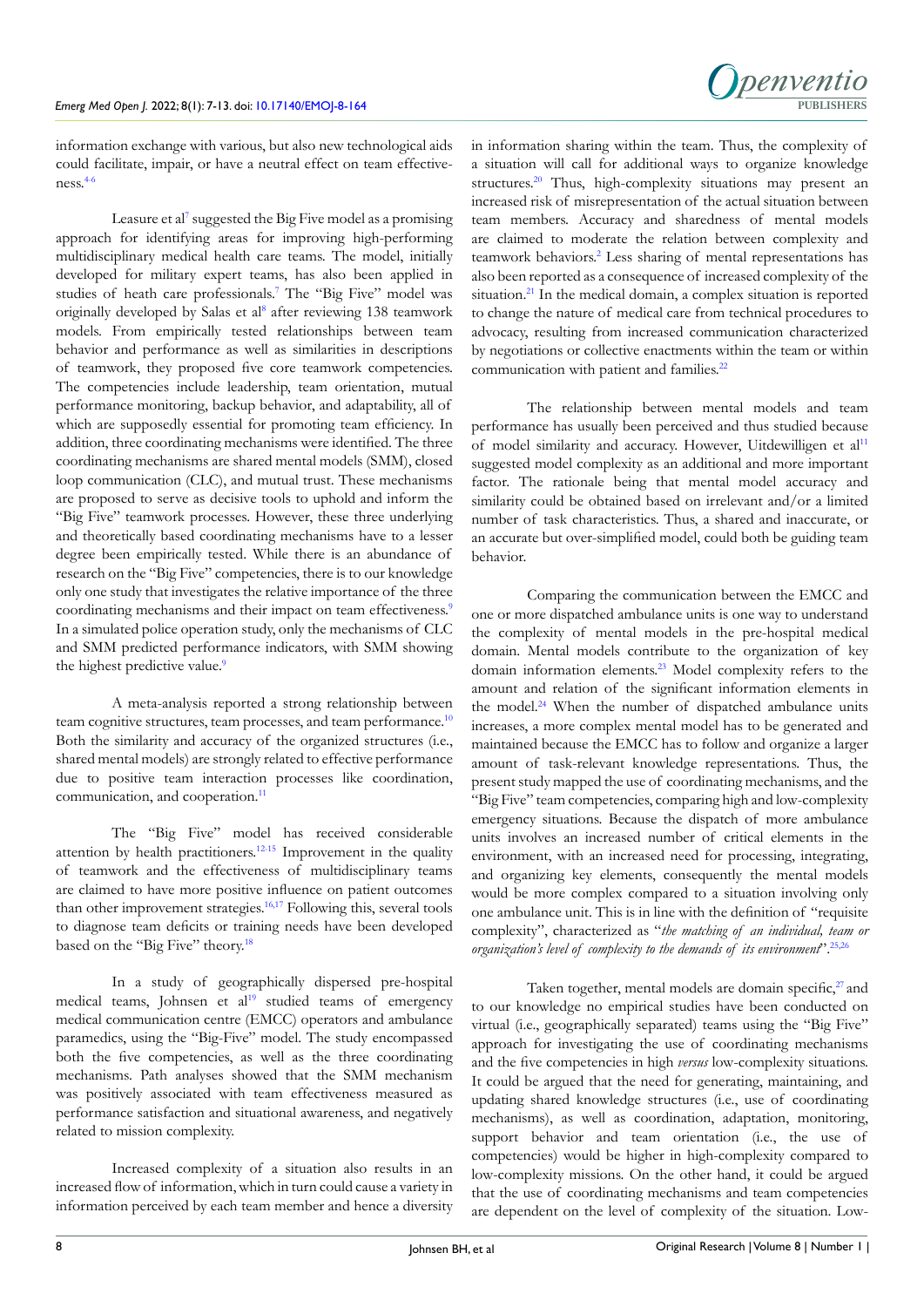complexity missions might have a higher degree of coordinating mechanisms because they are routine missions and the distribution of information to all team members is more frequently used, resting on well-trained procedures. Highly complex missions could be more dynamic, demanding higher frequencies of displayed team competencies to process and integrate a variety of cues for sensemaking and adaptation to the situation<sup>28</sup> and to project a likely status of the situation into the near future.

Following from this, we hypothesized that higher frequencies of both coordinating mechanisms and team competencies in high-complexity compared to low-complexity situations would be observed. Finally, an interaction of team behavior (coordinating mechanisms *vs*. competencies) by degree (high *vs*. low) of complexity was expected. This was predicted to occur by more frequent use of coordinating mechanisms in the low-complexity mission and more use of team competencies in the high-complexity mission.

# **METHODS**

#### **Subjects**

Data were derived from a total of 107 real-life voice recordings of emergency calls between one EMCC and ambulances, resulting in dispatch of one or more ambulance units. The audio logs included verbal communication within teams consisting of one EMCC operator and a minimum of two ambulance crew/paramedics. Because the team members are inter-dependent by coordinating their activities towards a common goal (i.e., patients' health and well-being) and possess complementary skills, they match the definition of a team.[17](#page-6-11) Five recordings were excluded due to poor sound quality. No data existed on the number of units or persons involved in the last cluster of recordings (two or more ambulance units). Thus, the study included a minimum of 306 subjects (each mission involving at least one EMCC operator and two ambulance personnel). The role of the EMCC operators is to dispatch and coordinate the pre-hospital ambulance missions, thus representing the role of a team leader. Six percent of the emergency dispatchers reported a professional background both as a paramedic and a nurse, and 94% as paramedics. The level of experience ranged from less than one to more than ten-years. The study was performed in accordance with national guidelines and regulations and approved by Haukeland University Hospital, Unit of Emergency Medicine, Division of Surgical Services.

#### **Measurements**

Variables of team behavior were measured as the frequency of verbal communication identified from analyses of the voice recordings, based on Salas et al.<sup>[8](#page-5-4)</sup> Frequencies were divided by the duration of the mission resulting in an index representing communication per minute.

**Team mechanisms:** Shared mental models were measured as the global anticipation ratio  $(GAR)^{29}$  $(GAR)^{29}$  $(GAR)^{29}$  and included the frequency of implicitly shared information ("*push of information*") divided by the frequency of requests ("*pull of information*"). Increased GAR scores

indicate higher-levels of shared mental models because implicit sharing of needed information requires a shared understanding of the situation, roles, potential, and limits of the equipment, as well as the task at hand.[30](#page-6-13) CLC was measured as the frequency of completed communication loops (sending and confirmation).

**PUBLISHERS**

**I** penventic

**Team processes:** Indicators of team leadership were verbal statements including organizing, dedicating roles, coordinating, establishing expectations, and feedback, as well as seeking and evaluating relevant information. Monitoring was recorded as the identification of errors made by other team members, including feedback to facilitate self-corrections. Supportive behavior was defined as verbal expressions related to recognizing unequal workloads and changes in workload within the team, often represented by help with performing tasks from other team members. Team adaptation was determined by statements indicating changes in the situation, verbally suggesting actions for dealing with the altered situation, or identifying opportunities to improve the action plan. Statements regarding team adaptation were often related to the status of the patient or environmental obstacles to executing their plan of action. Team orientation was measured as the frequencies of statements considering input and suggestions from other team members, including building on other members' ideas.

#### **Procedure**

Voice recordings of real-life missions between EMCC operators, ambulances, and other units (i.e., helicopters) are routinely recorded and stored. The stored communication files were retrieved from the database, enabling manual scoring of the behavioral markers by playing the sound file on a computer. The scoring was based on pre-defined categories of the behavioral markers and performed by an experienced research assistant trained in the method. Based on the unique identification number of the mission, the anonymous data from the EMCC operators were combined with an anonymized version of the stored communication (i.e., the names of the EMCC operators, ambulance personnel, and patients were omitted from the analysis). The emergency teams (e.g., EMCC operator and ambulance workers) were randomly composed by using standard protocol for handling emergency calls in the EMCC. Thus, assignment to teams were based on availability of EMCC-operator and ambulance unit, distance to the emergency and urgency of need for care.

Forty-one of the 102 included missions involved the dispatch of one ambulance, while 60 missions included the dispatch of two or more units (ambulances, ambulance and rescue helicopters, or ambulance and ambulance boats). Situations consisting of communication between the EMCC operator, and one ambulance unit were classified as "low complexity", while situations where the EMCC operator was coordinating two or more units were classified as "high complexity" situations.

 By separating the data into low and high-complexity missions, the effect of mission complexity on team behavior could be investigated.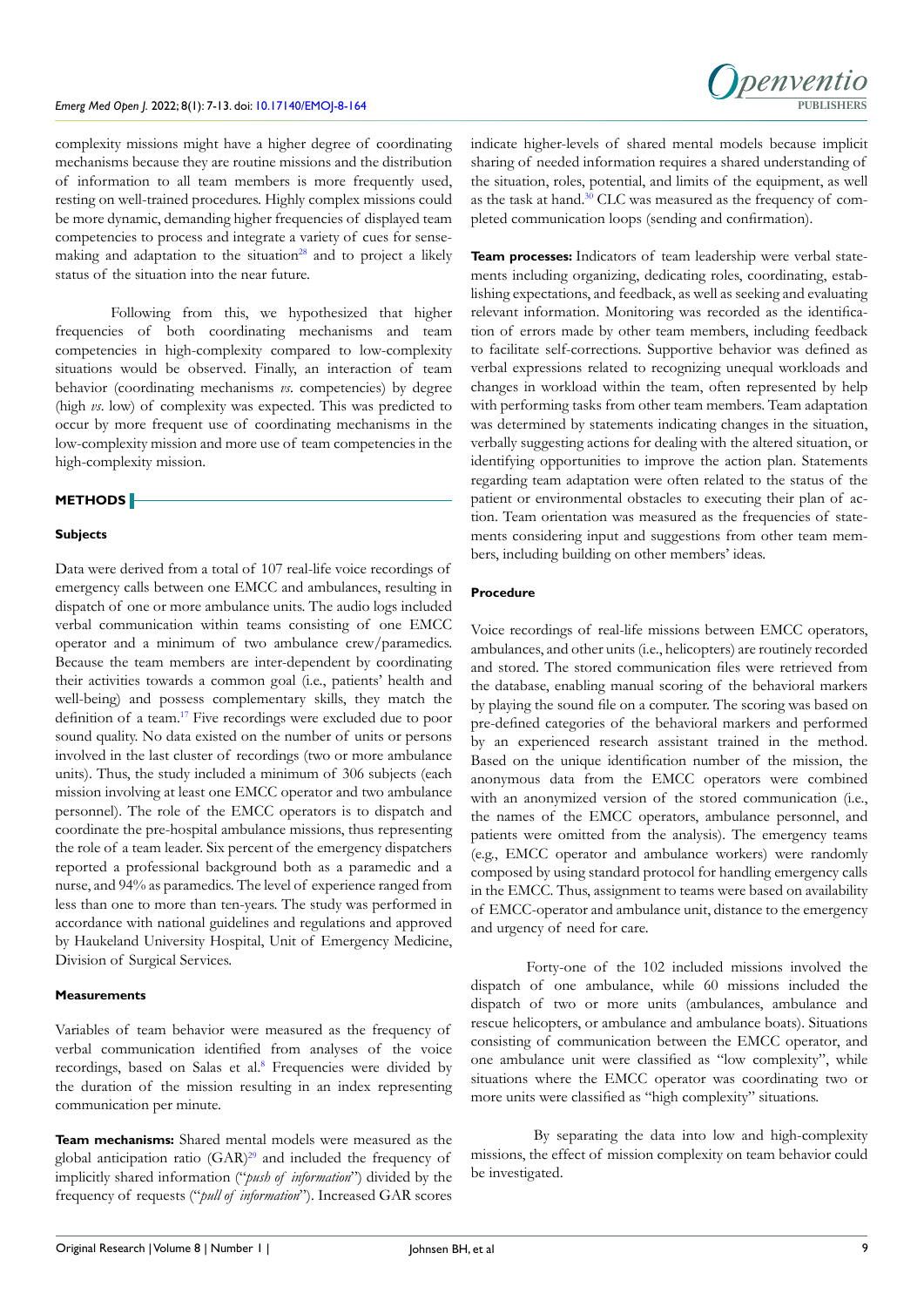

#### **Statistics and Design**

The use of coordinating mechanisms and team processes in low *versus* high-complexity missions was examined by means of a profile analysis. Profile analysis is an application of multivariate analysis of analysis of variance (ANOVA) that allows simultaneous comparison of the two situations for all of the dependent variables (mechanisms and processes). Of primary interest were the tests of parallelism and overall differences between the missions. The former is a test of whether the two situations have parallel profiles, e.g., whether low and high-complexity situations have the same frequency patterns on the various coordinating mechanisms and team processes. This is akin to a test of an interaction in a univariate ANOVA. The test of an overall difference between the situations is equivalent to a main effect of the group, addressing the question of whether one of the situations on average scored higher on the collected set of dependent variables.

Statistically significant results for the test of parallelism and/or overall difference were followed by simple contrasts to pinpoint the source of variability. Specifically, a statistically significant result for the test of parallelisms was followed by a planned contrast comparing low-complexity and high-complexity situations on coordinating mechanisms combined *versus* team processes, combined.

All statistical analyses were performed using Stata 17.0.

#### **RESULTS**

The profiles for low and high-complexity situations are presented

in Figure 1. Using Wilks' λ, the profiles deviated statistically significantly from parallelism,  $F(6, 95)=10.23$ ,  $p<0.001$ , with partial  $\eta^2$ =0.39 and a 95% confidence interval (CI) of 0.21 to 0.48. Further, the test for overall levels showed that the two situations differed statistically significantly when considering all processes and mechanism in combination,  $F(1, 100) = 55.07$ ,  $p < 0.001$ , with partial  $\eta^2$ =0.36, 95% CI=0.21-0.48. It is evident from the profiles shown in Figure 1 that low-complexity situations elicited a higher proportion of demonstrated team behaviors when averaged over all behaviors.

To evaluate the deviation from parallelism of the profiles, an interaction contrast was created that contrasted all mechanisms with all processes. A Scheffé adjustment  $(F)$  to the critical F-value w[a](#page-3-0)s applied to hold down the family-wise error rate.<sup>a</sup> The resulting critical F from the test of the contrast was  $29.19$  ( $p < 0.001$ ), exceeding the critical  $F_s$  of 12.68. The results therefore show that there is an interaction between low and high-complexity situations in the use of coordinating mechanisms and team processes. This interaction is illustrated in Figure 2 showing the mean proportion of mechanisms and processes used in low and high-complexity situations. Although low-complexity situations elicited a higher average percentage of both team behaviors, the difference was clearly larger for coordinating mechanisms than for team processes.

#### **DISCUSSION**

The results revealed different profiles of team behavior in high *versus* low-complexity missions where the low-complexity situations elicited a higher mean proportion of both coordinating mechanisms and team competencies. This difference was larger



#### **Footnote**

<span id="page-3-0"></span>a. For an interaction, the Scheffé adjustment is  $F_s = (1-p)$  (k-1)  $F(p-1)(k-1)$ ,  $k(p-1)(n-1)$ , where  $p$  is the number of repeated measures, k is the number of groups, and n is the number of subjects in each group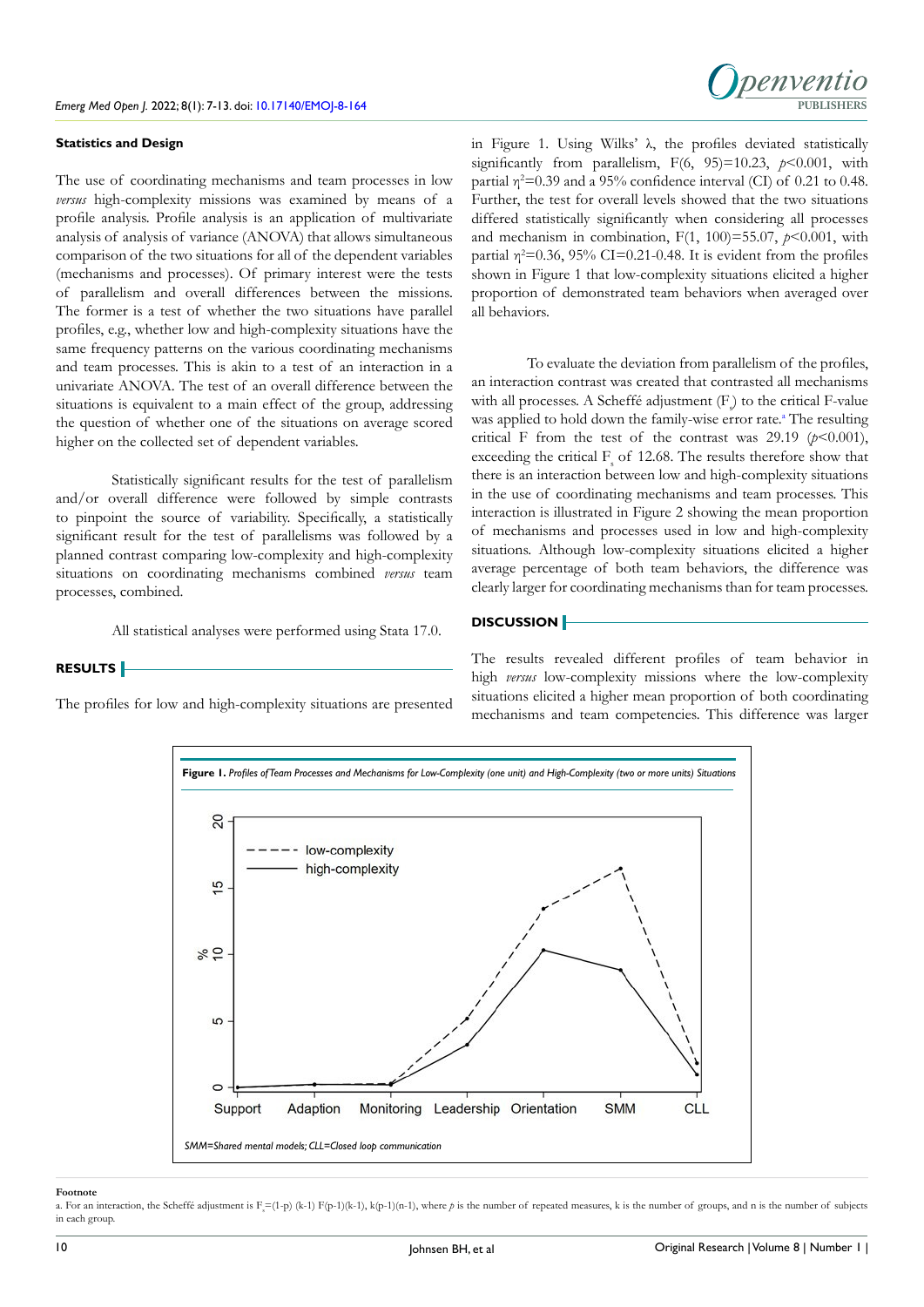

for the coordinating mechanisms than for the team competencies. The profiles showed that SMM and CLC, as well as the team competencies of team orientation and leadership, were the only team behaviors used in both conditions.

Contrary to our hypothesis, the analyses revealed lower frequencies of team behavior during high-complexity missions compared to low-complexity situations. This indicates less information exchange between the EMCC operator and the ambulance crew during high-complexity situations. This could be caused by low-complexity missions being well-known and primarily based on well-trained procedures and a mental surplus resulting in higher frequencies of information sharing. However, the flipside of this could lead to divergent mental representations of the mission within the team caused by process loss due to the virtuality of the team.<sup>[2](#page-5-9)</sup> A complicating factor was that one team member (the EMCC operator) was geographically dispersed from the other two team members (the ambulance personnel), potentially resulting in a team breakdown by separating the team into sub-units. During missions including two or more units, direct communication between the ambulance personnel, excluding the EMCC operator, could occur. Although team orientation was the most frequently used team competency, one could argue that the investigated model did not consider team members' perceptions of team membership. Thus, a lack of identity as a team member could direct the attention towards communication within the subunits, and thus a neglect of communication within the whole team. Because mental models are an emergent state guided by team interaction, the consequence could be lower accuracy and sharedness of the mental models representing vital aspects of

the missions.[11](#page-5-7) The difference between high *versus* low-complexity missions was greater for coordinating mechanisms compared to team competencies, indicating a vulnerability, especially for coordinating mechanisms. This is in line with Sætrevik<sup>[21](#page-6-4)</sup> who reported a reduction in shared cognition within a team caused by task complexity as well as a decrease in shared mental models when psychophysiological indicators of executive functions decreased (i.e., heart rate variability). In the Sæthrevik<sup>[21](#page-6-4)</sup> study, the teams investigated consisted of operational staffs involved in handling a simulated fire on an oilrig characterized by face-to-face interaction.

Looking at the profiles (Figure 1), leadership and team orientation were used in both conditions. Leadership was shown in the form of coordinating, organizing, seeking, and evaluating relevant information or other important aspects of ambulance missions. Furthermore, team orientation – measured as suggestions and elaborations of the suggestions – were the most frequently used team behaviors. Both SMM and CLC were used as coordinating mechanisms. SMM was the most frequently used mechanism in both conditions (Figure 1). As also can be seen in Figure 1, the frequency of using SMM was five to six times the use of CLC. This indicates that information sharing without an explicit request was the most salient coordinating mechanism. This is in line with previous studies on pre-hospital emergency teams using the Salas model,<sup>[19](#page-6-2)</sup> where shared mental models were the only predictor of performance.

A surprising finding was that only the competencies of leadership and team orientation were used in both low and highcomplexity missions. This excludes team processes like mutual

**PUBLISHERS**

*Denvent*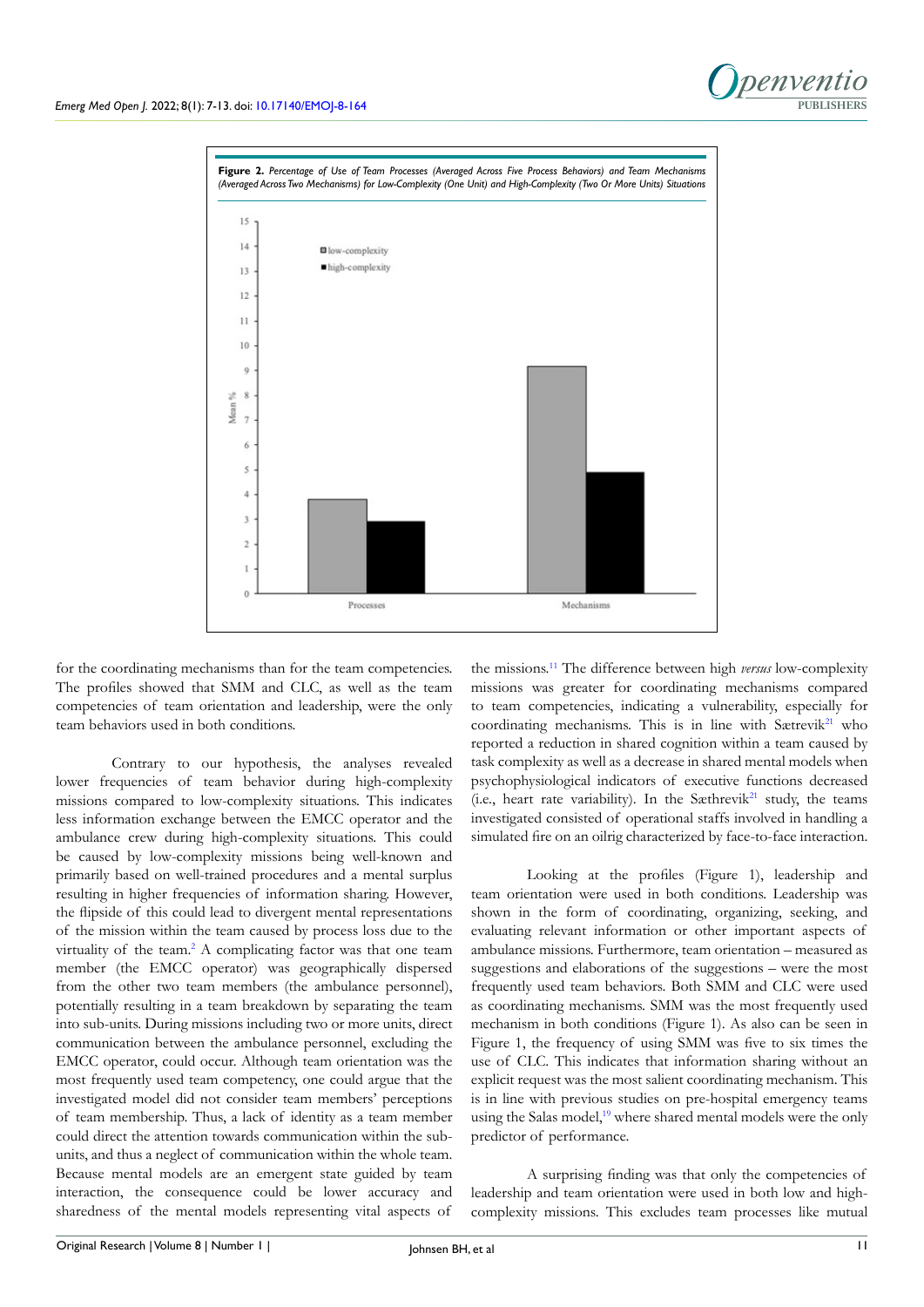#### *Emerg Med Open J.* 2022; 8(1): 7-13. doi: [10.17140/EMOJ-8-164](http://dx.doi.org/10.17140/EMOJ-8-164)

performance monitoring, back-up behavior and team adaptation. This is in accordance with a review of shared mental models in virtual teams. Schmidtke et al<sup>31</sup> stated that "*As virtualness increases, a team's shared mental models become more complex; this limits the effectiveness of particular teamwork behaviors: mutual performance monitoring, backup behavior and adaptation*". This was due to the technology used, environmental and interpersonal factors, and their interactions.

#### **IMPLICATIONS**

The team model investigated in the present study has been associated with performance in a variety of contexts, including pre-hospital and acute medical settings<sup>[13,14,](#page-5-10)[19](#page-6-2)</sup> as well as other operational environments.<sup>9</sup> Assuming the model's validity in the present setting, increased use of all team competencies and coordinating mechanisms should increase team performance. This would be of particular interest in highly complex missions. DeChurch et al<sup>[10](#page-5-6)</sup> proposed that factors such as team leadership, shared experience, and training in addition to workplace design may enhance team cognitions. The present study gives direction towards an increased focus on team training in the development of EMCC operators and ambulance crew. Education and training should focus on enhancing the team competencies of monitoring, supporting, and adapting as well as the coordinating mechanism of CLC. Several training techniques have been proposed, and various types of cross-training has been presented by Blickensderfer et al<sup>32</sup> as well as guided team self-correction training.<sup>33</sup>

### **LIMITATIONS**

One obvious limitation of this study is the measurement of communication only to and from the EMCC operator due to the content of the stored voice recordings. Communication between the ambulance crew, when more than one unit was dispatched, could have shed further light on team behavior and cognition. However, the focus on the present study was the communication within a virtual emergency team including the EMCC operators and the ambulance personnel.

#### **CONCLUSION**

Empirical research on teams or SMM in the virtual environment are almost non-existent.<sup>[2](#page-5-9)</sup> The present study contributes to closing this gap by providing the first empirically anchored mapping of team behavior and cognition used in critical real-life medical emergency missions conducted by virtual teams. The findings of lower frequencies of expressed team behavior and shared cognitions in high compared to low-complexity missions were surprising. We claim that the lack of visual input of a team member leads to process loss due to a breakdown of the team into sub-units. This process loss sems to increase in high-complexity situations. This taken together with the results revealing the absence of the team competencies of mutual monitoring, support behavior and team adaptation could lead to a more targeted training of pre-hospital medical teams.

### **INSTITUTIONAL BOARD PERMISSION**

Yes.

#### **CONFLICT OF INTEREST**

The authors declare that they have no conflicts of interest.

## **REFERENCES**

<span id="page-5-0"></span>1. Oksavik WS, Heen C, Heggdal, K. Factors affecting communication and interaction in surgical teams in relation to patient safety – operating nurses' perspective. *Klinisk Sygepleje*. 2021; 35: 3-22. doi: [10.18261/ISSN.1903-2285-2021-01-02](http://doi.org/
10.18261/ISSN.1903-2285-2021-01-02)

<span id="page-5-9"></span>2. Schmidke JM, Cummings A. The effects of virtualness on teamwork behavioral components: The role of shared mental models. *Hum. Resour. Manag. Rev*. 2017; 27: 660-677. doi: [10.1016/j.](http://doi.org/
10.1016/j.hrmr.2016.12.011) [hrmr.2016.12.011](http://doi.org/
10.1016/j.hrmr.2016.12.011)

<span id="page-5-1"></span>3. Schmutz J, Manser T. Do team processes really have an effect on clinical performance? A systematic literature review. *Br J Anaesth*. 2013; 110: 529-544. doi: [10.1093/bja/aes513](http://doi.org/
10.1093/bja/aes513)

<span id="page-5-2"></span>4. Meynard MT, Gilson LL. The role of shared mental model development in understanding virtual team effectiveness. *Group Organ Manag*. 2014; 39: 3-32. doi: [10.1177/1059601113475361](http://doi.org/
10.1177/1059601113475361)

5. Algesheimer R. Dholakia UM, Gurau C. Virtual team performance in a highly competitive environment. *Group Organ Manag.*  2011; 36: 161-190. doi: [10.1177/1059601110391251](http://doi.org/
10.1177/1059601110391251)

6. Curseu P.L. Schalk R. Wessel I. How do virtual teams process information? A literature review and implications for management. *J. Manag. Psychol*. 2008; 23: 628-652. doi: [10.1108/02683940810894729](http://doi.org/
10.1108/02683940810894729)

<span id="page-5-3"></span>7. Leasure EL. Jones RR, Meade LB, et al. There is no "I" in teamwork in the patient-centered medical home. *Acad Med*. 2013; 88 (5): 585-592. doi: [10.1097/ACM.0b013e31828b0289](http://doi.org/
10.1097/ACM.0b013e31828b0289)

<span id="page-5-4"></span>8. Salas E, Sims DE, Burke CS. Is there a "Big Five" in teamwork? *Small Group Res.* 2005; 36: 555-599. doi: [10.1177/1046496405277134](http://doi.org/
10.1177/1046496405277134 )

<span id="page-5-5"></span>9. Espevik R, Johnsen BH, Saus ER, Sanden S, Olsen OK. Teamwork on patrol: Investigating teamwork processes and underlaying coordinating mechanisms in a police training program. *Front Psychol*. 2021; 12: 702347. doi: [10.3389/fpsyg.2021.702347](http://doi.org/
10.3389/fpsyg.2021.702347)

<span id="page-5-6"></span>10. DeChurch LA, Mesmer-Magnus JR. The cognitive underpinnings of effective teamwork: A meta-analysis. *J Appl Psychol*. 2010; 95: 32-53 . doi: [10.1037/a0017328](http://doi.org/
10.1037/a0017328)

<span id="page-5-7"></span>11. Uitdewilligen S, Waller MJ, Roe RA, Bollen P. The effects of team mental model complexity on team information search and performance trajectories. *Group Organ Manag*. 2021; 0(0): 1-35. doi: [10.1177/10596011211023219](http://doi.org/
10.1177/10596011211023219)

<span id="page-5-8"></span>12. Kalisch BJ, Weaver SJ, Salas E. What does nursing teamwork look like? A qualitative study. *J Nurs Care Qual*. 2009; 24: 298-307. doi: [10.1097/NCQ.0b013e3181a001c0](http://doi.org/
10.1097/NCQ.0b013e3181a001c0)

<span id="page-5-10"></span>13. Westli HK, Johnsen BH, Eid J, Rasten I, Brattebø G. Team-